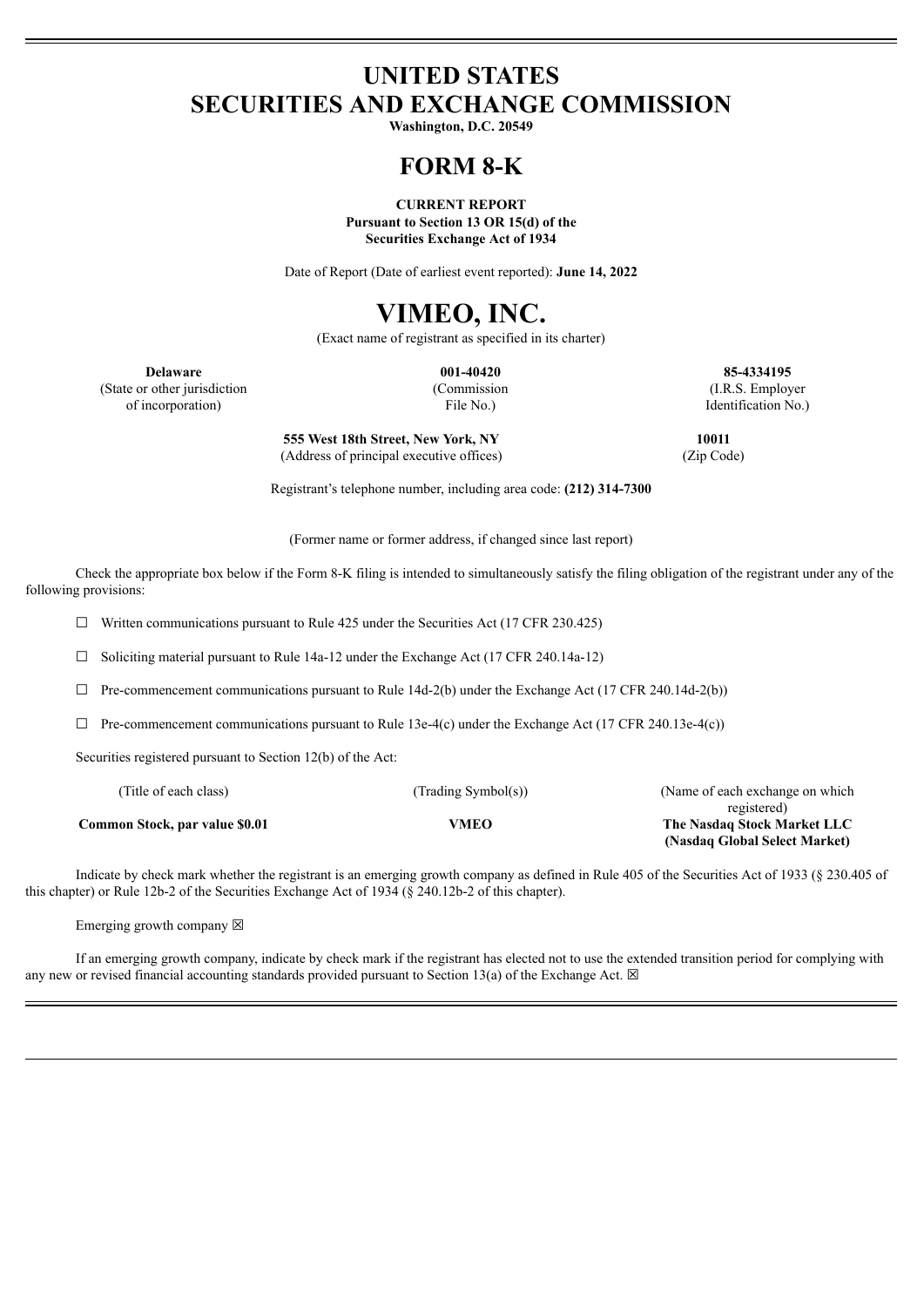#### **Item 5.07. Submission of Matters to a Vote of Security Holders.**

On June 14, 2022, Vimeo, Inc. ("Vimeo" or the "Company") held its Annual Meeting of Stockholders (the "Annual Meeting"). At the Annual Meeting, stockholders of the Company voted on the proposals set forth below. The final voting results on each of the matters submitted to a vote of the Company's stockholders at the Annual Meeting are set forth below.

As of the close of business on April 18, 2022, the record date for the Annual Meeting, there were 156,884,951 shares of Vimeo common stock (entitled to one vote per share) and 9,399,250 shares of Vimeo Class B common stock (entitled to ten votes per share) outstanding and entitled to vote. Vimeo common stock and Class B common stock are collectively referred to as Vimeo capital stock.

1. A proposal to elect eleven members of Vimeo's board of directors, each to hold office until the next succeeding annual meeting of stockholders or until such director's successor shall have been duly elected and qualified (or, if earlier, such director's removal or resignation from the Vimeo board of directors). The stockholders elected each of the nominees to the Vimeo board of directors on the basis of the following voting results.

Elected by holders of Vimeo common stock voting as a separate class:

|                     |             |            | <b>BROKER</b>    |
|---------------------|-------------|------------|------------------|
|                     | <b>FOR</b>  | WITHHELD   | <b>NON-VOTES</b> |
| Alesia J. Haas      | 102,808,443 | 28,874,656 | 10,016,546       |
| Ida Kane            | 107,685,718 | 23,997,381 | 10,016,546       |
| Shelton "Spike" Lee | 107,542,781 | 24,140,318 | 10,016,546       |

Elected by holders of Vimeo Capital Stock voting as a single class:

|                    |             |                 | <b>BROKER</b>    |
|--------------------|-------------|-----------------|------------------|
|                    | <b>FOR</b>  | <b>WITHHELD</b> | <b>NON-VOTES</b> |
| <b>Adam Gross</b>  | 201,675,793 | 23,999,806      | 10,016,546       |
| Kendall Handler    | 199,390,687 | 26,284,912      | 10,016,546       |
| Jay Herratti       | 224,433,742 | 1,241,857       | 10,016,546       |
| Mo Koyfman         | 197,723,284 | 27,952,315      | 10,016,546       |
| Joseph Levin       | 178,683,696 | 46.991.903      | 10,016,546       |
| Nabil Mallick      | 201,608,894 | 24,066,705      | 10,016,546       |
| Glenn H. Schiffman | 199,571,408 | 26, 104, 191    | 10,016,546       |
| Anjali Sud         | 201,585,654 | 24,089,945      | 10,016,546       |

2. A proposal to ratify the appointment of Ernst & Young LLP as Vimeo's independent registered public accounting firm for the 2022 fiscal year. The proposal was approved on the basis of the following voting results:

|                  | <b>FOR</b>                                                                   | <b>AGAINST</b> | <b>ABSTAIN</b> |  |  |
|------------------|------------------------------------------------------------------------------|----------------|----------------|--|--|
|                  | 235,465,067                                                                  | 186,121        | 40,957         |  |  |
| <b>Item 9.01</b> | <b>Financial Statements and Exhibits.</b>                                    |                |                |  |  |
| Exhibit No.      |                                                                              | Description    |                |  |  |
| 104              | Cover Page Interactive Data File (embedded within the Inline XBRL document). |                |                |  |  |